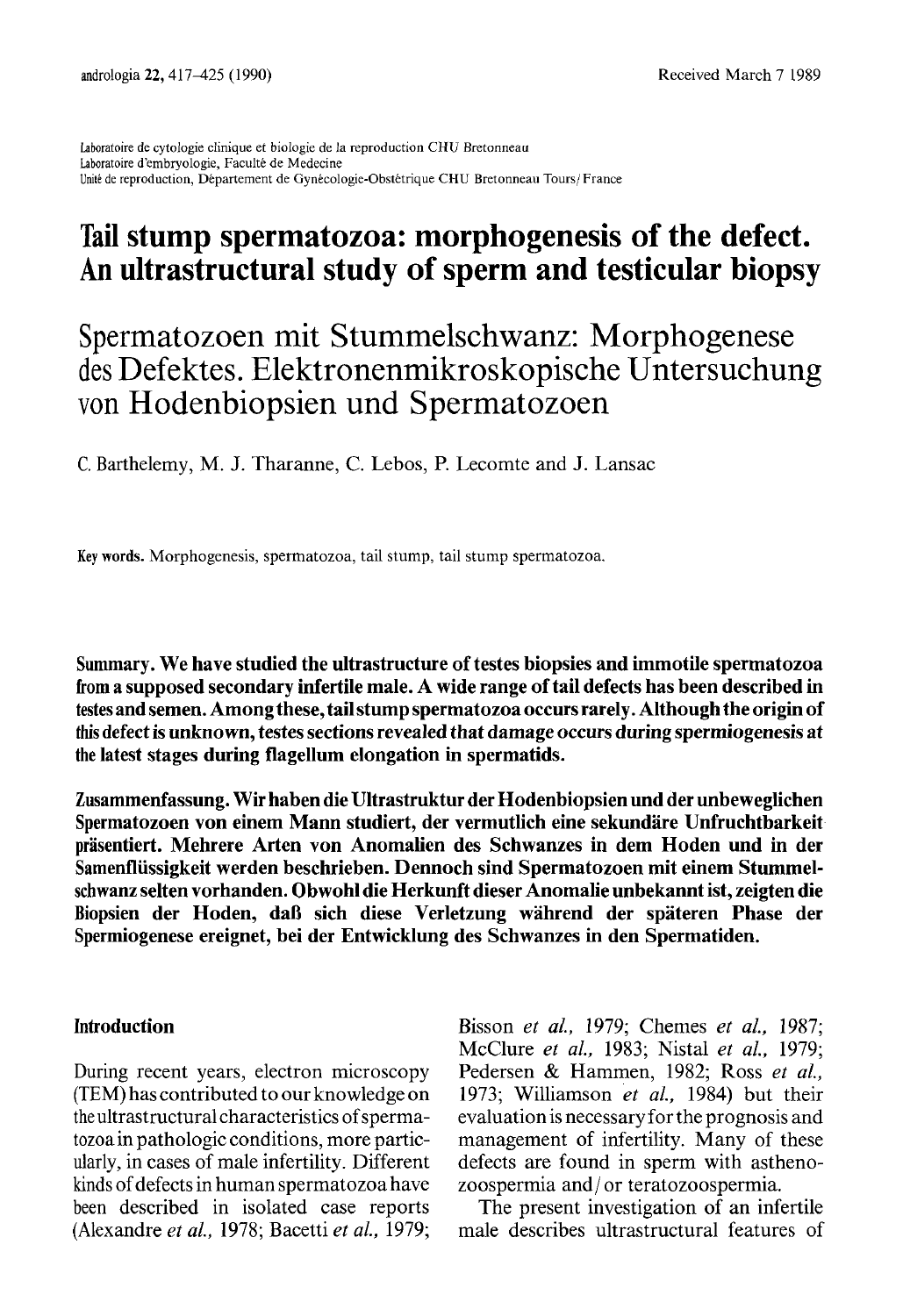spermatozoa and testes biopsies. We attempt in this study to determine the morphogenesis of this defect causing total asthenozoospermia.

#### **Patients and methods**

#### *Case report*

The patient was a 33-year-old male who presented for investigation of a secondary infertile marriage. He was supposed to have previously fathered a 7-year-old boy from a first marriage, but he questioned his paternity during the divorce.

He had no history of significant illness: neither the patient nor anyone else in his family had a history of respiratory diseases or chronic sinusitis. His parents were not consanguineous and he had two sisters and brothers with children. Clinical examination showed a normal virilized male with normal testes and external genitalia. No varicocoele was detected.

#### *Serum sample analysis*

Two serum samples were analysed for follicle stimulating hormone (FSH), luteinizing hormone (LH), and testosterone (T).

They were assayed by routine radioimmunoassay using international standards FSH: MRC 69/ 104, LH: MRC 68/40.

## *Semen analysis*

Four semen samples were collected by masturbation into sterile containers after 3 days of sexual abstinence and were analysed within 1 h of collection. After liquefaction at 37 "C the sample volume, PH, sperm counts, per cent of motility and per cent alive forms were appraised with standardized methods (World Health Organization recommended procedure 1987). Polynuclear and spermatogenetic cells were differentiated by a peroxydase staining technique. Morphology of spermatozoa was studied on air-dried and fixed slides, abnormalities identified according to the classification of David *et al.*  TEM was performed on the last semen sample.

## *Testes analysis*

On both testes, a biopsy was performed and was examined by light and electron microscopy. For optic microscopy, samples were fixed in Bouin's solution, embedded in paraffin, and sections stained with haematoxylin-eosin.

## *Electron microscopy procedure*

*Semen.* For ultrastructural study semen was mixed with glutaraldehyde  $2\%$  for 1 h in cacodylate buffer  $0.3 \text{ mol}$   $\mathrm{I}^{-1}$ . The fixed semen was centrifuged at 200 *g* for 15 min and the pellet washed in cacodylate buffer overnight at 4°C. The post fixation was done with  $1\%$  OsO<sup>4</sup> for 1 h, followed by water washing and staining in  $2\%$  acqueous uranyl acetate for half an hour. Then semen was included in  $2\%$  agar, waterwashed quickly several times, dehydrated through agraded ethanol series, cleared in propylene oxyde and embedded in epoxy resin (epon 8 12; Cipec, France). Ultrathin sections were made with a Reichert OMU2 ultramicrotome using a diamond knife and stained with a saturated methanol solution of uranyl acetate and with 2.5 % citrate. Sections were examined using a Jeol 100 B electron microscope usually at 80 kV. A quantification of heads and flagellum abnormalities was made from at least two different blocks counting 100 heads and tails on one section only.

*Testes.* Each biopsy, during surgery, was immediately immersed in the fixative of McDowel & Trump, containing **4%** of paraformaldehyde and  $1\%$  glutaraldehyde, for at least 2 h. The samples were then post-fixed in OsO4 cacodylate  $2\%$ , dehydrated, embedded in Epon, cut and stained like sperm.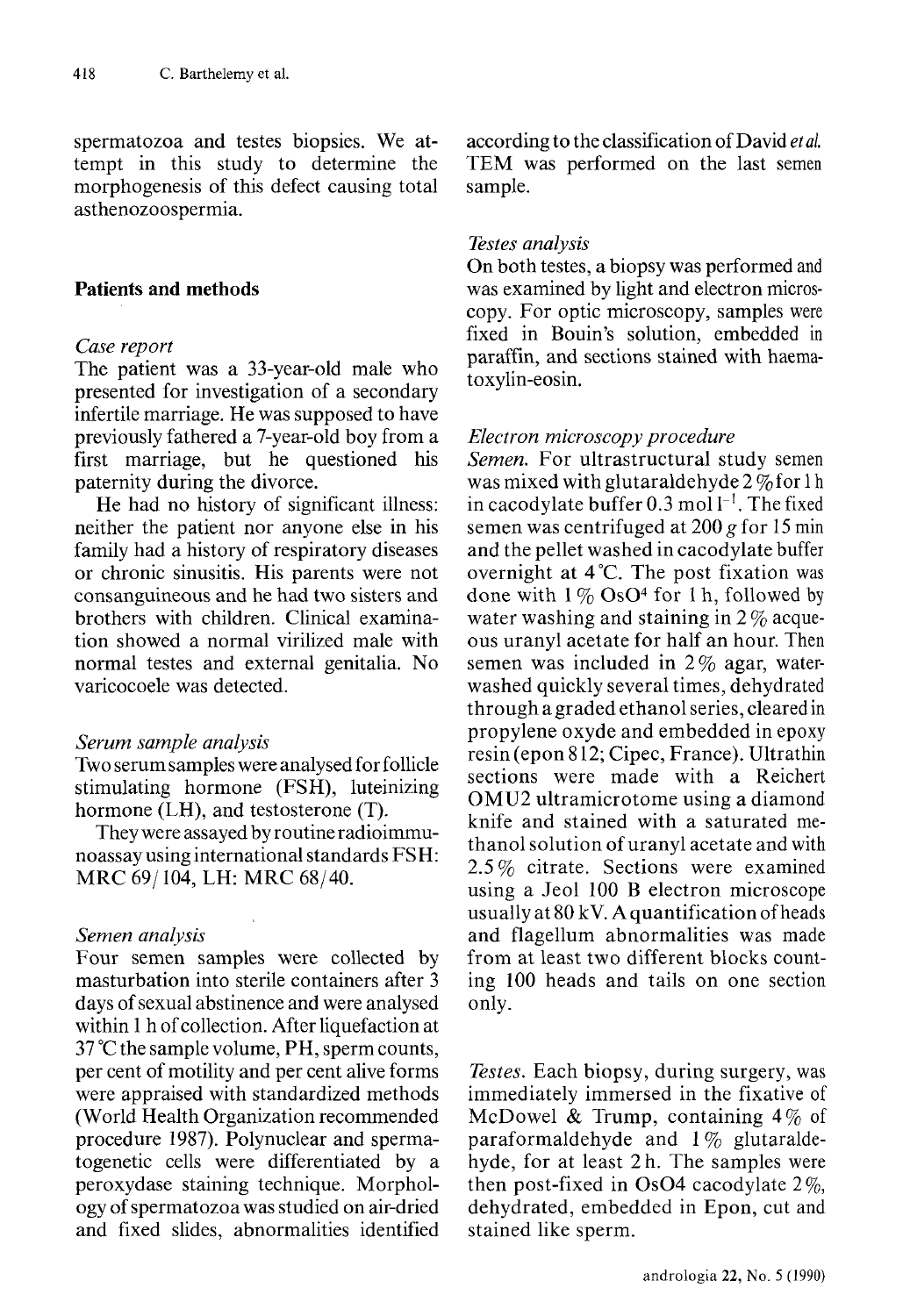## **Results**

## *Endocrine profile*

Each sample was found within the normal range: FSH: 2.9 and  $4 \text{ mUi}$  ( $\leq 8.8 \text{ mUi}$ ; LH:  $3.7$  and  $2.6$  mUi ( $3-12$  mUi; T:  $25.4$  and  $25$ nmol  $1^{-1}$  (10.4–30 nmol  $1^{-1}$ ).

## *Semen analysis*

*Biochemical analysis.* No disturbance was found in fructose, acid phosphatase, and Lcarnitine content. The complete asthenozoospermia was not explained by an alteration of biochemical content of seminal plasma.

*Semen analysis.* This showed in the four samples studied: a volume between 4 and 5.8 ml,PH: 7.4-7.8; spermcounts9.6-32 106/ml,  $30.7-144.2$  10<sup>6</sup> per total ejaculate;  $\%$  alive forms: 70-87; % motility: 0.

The most striking feature of this semen is the total absence of motility in all the samples.

Teratozoospermia: all air-dried slides showed the same profile: mainly tail disturbances (Fig. 1). Absence of flagellum: 21-33 %; short tail spermatozoa: 14-29 %; coiled tails:  $11-26\%$  and an abnormal proportion of spermatids, spermatocytes and cytoplasmic residues.

## *Electron microscopy of sperm*

*Sperm head.* Among all the different sections, only  $15\%$  of the sample were normal with an acrosome covering correctly two thirds of nucleus. Most sperm heads were abnormally shaped (Fig. 1):  $6\%$  were microcephalic, 5% duplicated, 74% were irregular (abnormal wawy acrosome, 22 %; degenerative acrosome reaction,  $12\%$ ; dispersed acrosomial matrix,  $12\%$ ; incomplete acrosome, 11 %; total absence, 14 %).

The nucleus had a high degree of maturity with a well-condensed karyoplasm  $(91\%)$ .

The post-acrosomial sheath seemed more preserved with a normal location on most sperm heads.

*Sperm tail.* On the different sections, the examination was rather difficult. The flagellum was absent in  $14\%$  of cells, appeared coiled in 18  $\%$  and was reduced in length in  $20\%$  (short tail spermatozoa abnormally thick). Most cells  $(48\%)$  consisted of an accumulation of cytoplasm containing a variety of axonemal and periaxonemal structures like those seen in testicular biopsy. There were often remnants of coarse fibres, fibrous sheath and microtubules. Mitochondria were dispersed without any helical arrangement.

There is no transition from midpiece and principal piece: the annulus is often absent or displaced. Studies of transversal sections showed an axoneme which was always disturbed: 65 % had no central pair, in other sections one or two doublets were missing or in excess with axonemal disorganization.

Periaxonemal structures showed a very thick fibrous sheath, without symmetry, absence or malposition of longitudinal columns, with abnormalities of coarse fibres (Fig. 1).

*Light microscopy of testes.* In both testes spermatogenesis was markedly impaired. Few spermatozoa were found in the seminiferous tubules lumen with a high percentage of teratozoospermia with mainly degenerative spermatocytes and spermatids. The peritubular wall appeared thickened by a fibrous process with a beginning of hyalinization. In the interstitium Leydig cells appeared slightly hypertrophic, and the whole tissue seemed oedematous.

*Electron microscopy of testes.* The peritubular wall seemed slightly thickened in some tubules. Leydig cells appeared normal. The most important impairment was found in spermatogenesis, more precisely during spermiogenesis.

The earliest stages of tail formation in round spermatids were morphologically normal. Both proximal and distal centrioles were in the correct location and induced the beginning of axoneme elongation. Man-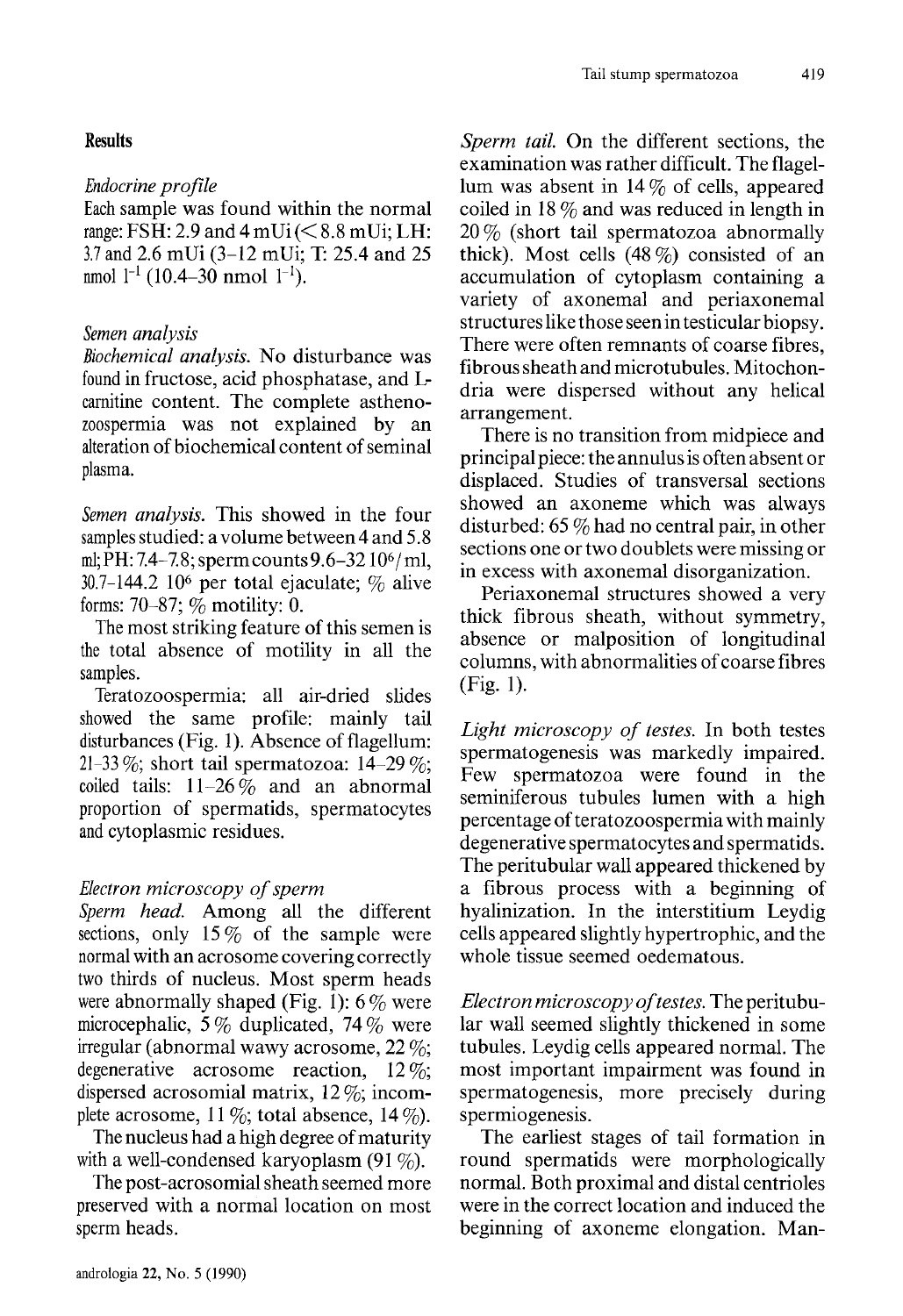# **FIGURE 1**







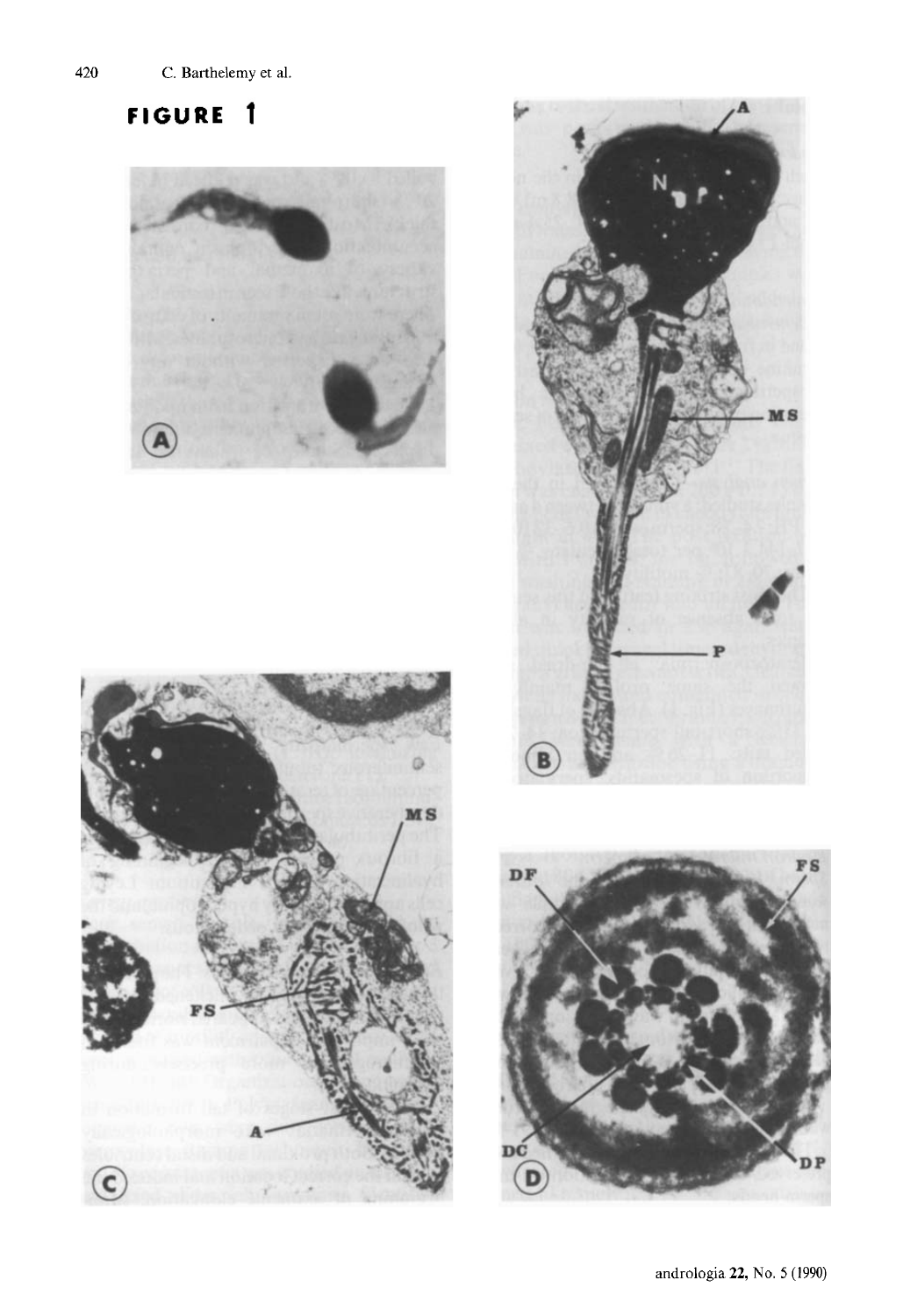chette formation was well visualized as well **as** the annulus being in the correct location in the first stages (Fig. 2). The elongation of sperm heads and chromatin condensation proceeded correctly, concomitantly to acrosome development. During further stages of development (stages 7 to 8 in spermatids) many disturbances occurred: the middle piece was never complete, the mitochondrial sheath was absent or foreshadowed without any alignment.

During flagellum organization, annulus migration was impaired and no organization of mitochondrial sheath along the flagellum occurred. There was a perturbation of all the axoneme microtubules, dense fibres and fibrous sheath formation. At the final stages of spermiogenesis, the spermatid tails were replaced by stumps with different shapes containing axonemal and periaxonemal structures, vesicles, mitochondria and sometimes structures of the neck region. In tubular lumen, spermiation showed stump spermatozoa, tail-less spermatozoa and many cytoplasmic residues (Fig. 3).

## **Discussion**

The tail stump defect studied here had been described elsewhere in human cilia (Afzelius & Eliasson, 1979; Escalier *et al.,* 1982) or spermatozoa(A1exandre *et al.,* 1978; Bacetti *et al.,* 1979; Bisson *et al.,* 1979; Escalier & David, 1984; McClure *et al.,* 1983; Nistal *et al.,* 1979; Ross *et al.,* 1973; Zamboni, 1987) and also in mammals: bulls (Vierula *et al.,*  1987), mice (Dooher & Bennet, 1977).

Testicular origin of this defect, named short tail spermatozoa, or absence of the central complex, has been suggested (Escalier&David, 1984; *Rossetal.,* 1973). Thiscase confirmed the dysfunction of spermiogenesis at the latest stages when spermatids and spermatozoa were affected in the same way. It was sometimes rather difficult to quantify normal from abnormal structures in ultrathin testicular sections but in our observation longitudinal and transversal sections of mid-piece or main piece of spermatids always demonstrated many disturbances of mitochondrial sheath, flagellum elongation and mainly absence of central pair in the axoneme.

According to different opinions, many explanations could be proposed. (1) In the testicular tissue studied, no spindle shape body was seen: according to Holstein & Schirren (1979) its appearance occurs at the stage *3* of the differentiation process and it disappears when the fibrous sheath is gradually established. (2) The manchette has been claimed to be responsible for the elongation and final formation of head and acrosome shape (Pedersen & Hammen, 1982); the manchette in different sections in our case had a normal appearance but only 14 % of heads had a normal shape. Later in spermiogenesis the manchette's function is unknown: it could play a role in mitochondrial alignment. *(3)* The distal centriole function was also incriminated (Alexandre *et al.,* 1978; Vierula *et al.,* 1987) when elongation is perturbed. Centrioles produce centriolar adjunct, cross-striated columns of the connecting piece, and beginning of formation of outer dense fibres: in our case, all these functions of centriole seemed normal except axoneme formation. (4) These disturbances were known to be a consequence of defective migration of annulus (Alexandre *et al.,* 1978; Escalier & David, 1984; Vierula *et al.,* 1987). The annulus induces probably mid-piece consti-

**Figure 1.** Electron and light microscopy of sperm. (a) Aspect of Schorr staining sperm cells in light microscopy showing short tail spermatozoa (5000). (b) Longitudinal section of spermatozoon (TEM): acrosome (A) on an irregular head (1 SOOO), nucleus with a normal degree of condensation (N), disorganized mitochondrial sheath (MS), short principal piece (P). (c) Longitudinal section of a spermatozoon: principal piece with a complete derangement of axoneme **(A),**  mitochondria(MS), and fibrous sheath **(FS)** (13500). (d) Transversal section of axoneme with a thickened fibrous sheath (FS), nine dense fibres (DF) and nine peripheral doublets (DP) of the central complex (DC) (90000).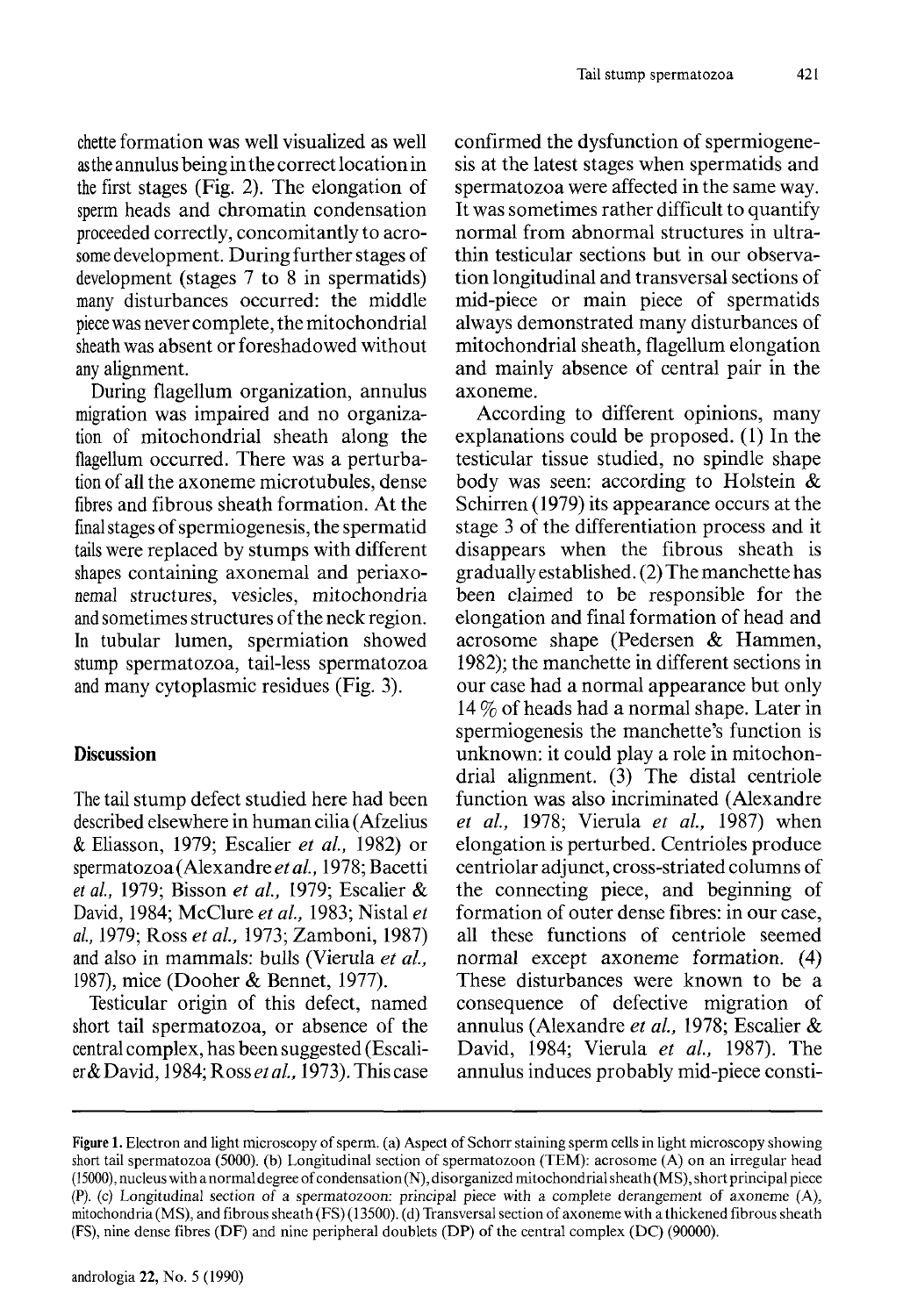

**FIGURE 2**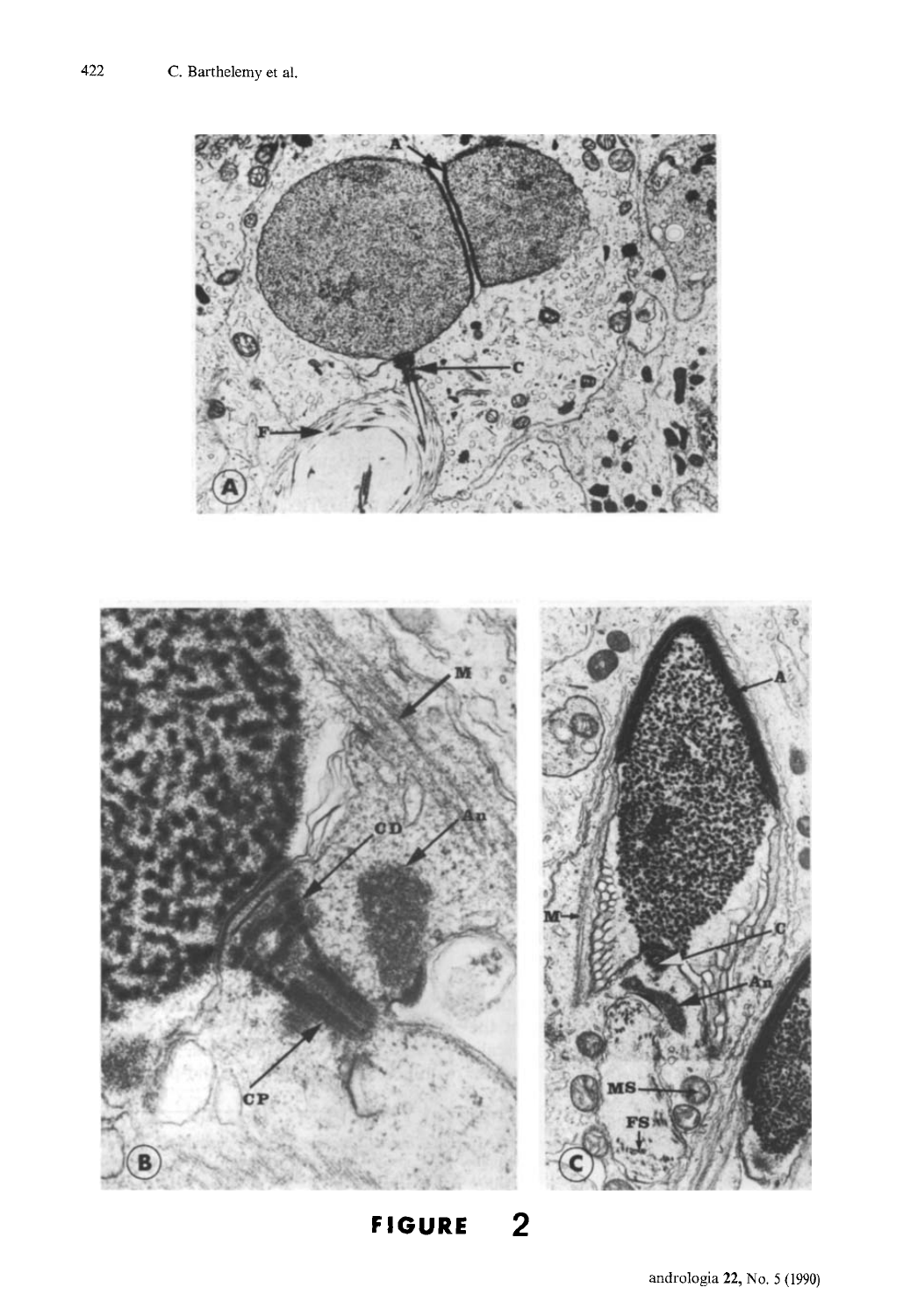tution, and location of proximal limits of fibrous sheath and its thickness. We always saw annulus at the earlier stages in correct location but not after.

These different explanations could be involved in the defective elongation of flagellum either together or alone, each one operating at a particular moment of spermiogenesis.

This defect was then shown at testicular level but the true origin is debated. Sperm and cilia disturbances are often supposed to be genetically determined (Afzelius & Eliasson, 1979). Familial cases have been described in brothers (Afzelius & Eliasson, 1979; Alexandre *et al.,* 1978; Bisson *et al.,*  1979) or in consanguineous weddings (Bisson *et al.,* 1979). Vierula (1987) describing a similar defect in bulls confirmed the recessive autosomal inheritance: mutation affecting a single gene in his case. A mutation named 'quaking' was also described in mice (Dooder, 1977). Afzelius (1979) has incriminated many flagellar mutants in man: immotile cilia syndrome is a heterogenous condition i.e. different genes might be responsible for the disease.

In our case, no familial history was described and without any confirmation, he was considered to be the father of a 7-yearold boy, but the divorce has not been finalized and genetic investigations on serum blood tests were refused by the mother so the secondary infertility of the patient has not been ascertained. (This case could be worth publication with this information.) Thus, if he was the real father, we could suppose that tail ultrastructural defect could be acquired. Such an explanation was discussed by Williamson (1984) in a man with a history of testicular injury and antisperm antibodies with ultrastructural

abnormalities. In other cases he also explained impairment of motility by genital infection. Neither genital infection (normal biochemical seminal analysis and sperm culture) nor antisperm antibodies were detected in our case.

The absence of central complex and perturbations of the elongation can also originate from abnormalities of tubulin polymerization like those induced by colcemid in drosophila (Escalier *et al.,* 1982) and induced different disturbances of intracellular movements: for example ribosome-like granules which are not eliminated during spermiogenesis according to Holstein (1979, 1981). And many ribosome-like granules were found in our case at later stages. The real cause of this defect has not been determined.

This observation underlines the importance of detailed electron microscopy analysis in the evaluation of male infertility, particularly in patients with motility diseases. The diagnosis and prognosis of infertility can be made more easy in cases of axonemal defects. Complete asthenozoospermia associated with ultrastructural perturbations of flagellum structures could affirm definitive male infertility.

## **Acknowledgements**

The authors express thanks to the electron microscopy laboratory, especially to B. Arbeille and to A. M. Carriot and F. Arcanger for the preparation of micrographs.

#### **References**

Afzelius, B. **A.** & R. Eliasson (1979): Flagellar mutants in man: on the heterogeneity of the immotile ciha syndrome. *J. Ultrastruct. Res.* **69:** 43-52.

**Figure 2.** TEM testicular biopsy. (a) Binucleated spermatid step 2 showing a centred acrosome (A) with a not yet aligned coiled flagellum (F). lmplantation fossaareseen on the nucleus and centrioles (C) (7500). (b) Spermatid at step 5: detail of the neck; centrioles distal (CD) and proximal (CP), annulus (An) and microtubules of the manchette (M) (37500). (c) Spermatid step *5:* nucleus (N) with chromatin condensed in coarse granules, acrosome (A) elongated by microtubules of **themanchette(M)showingcentriole(C),** annulus(An) stillnear nucleus, and adisorganizedflagellumfibrous sheath(FS) and mitochondria (MS) (12000).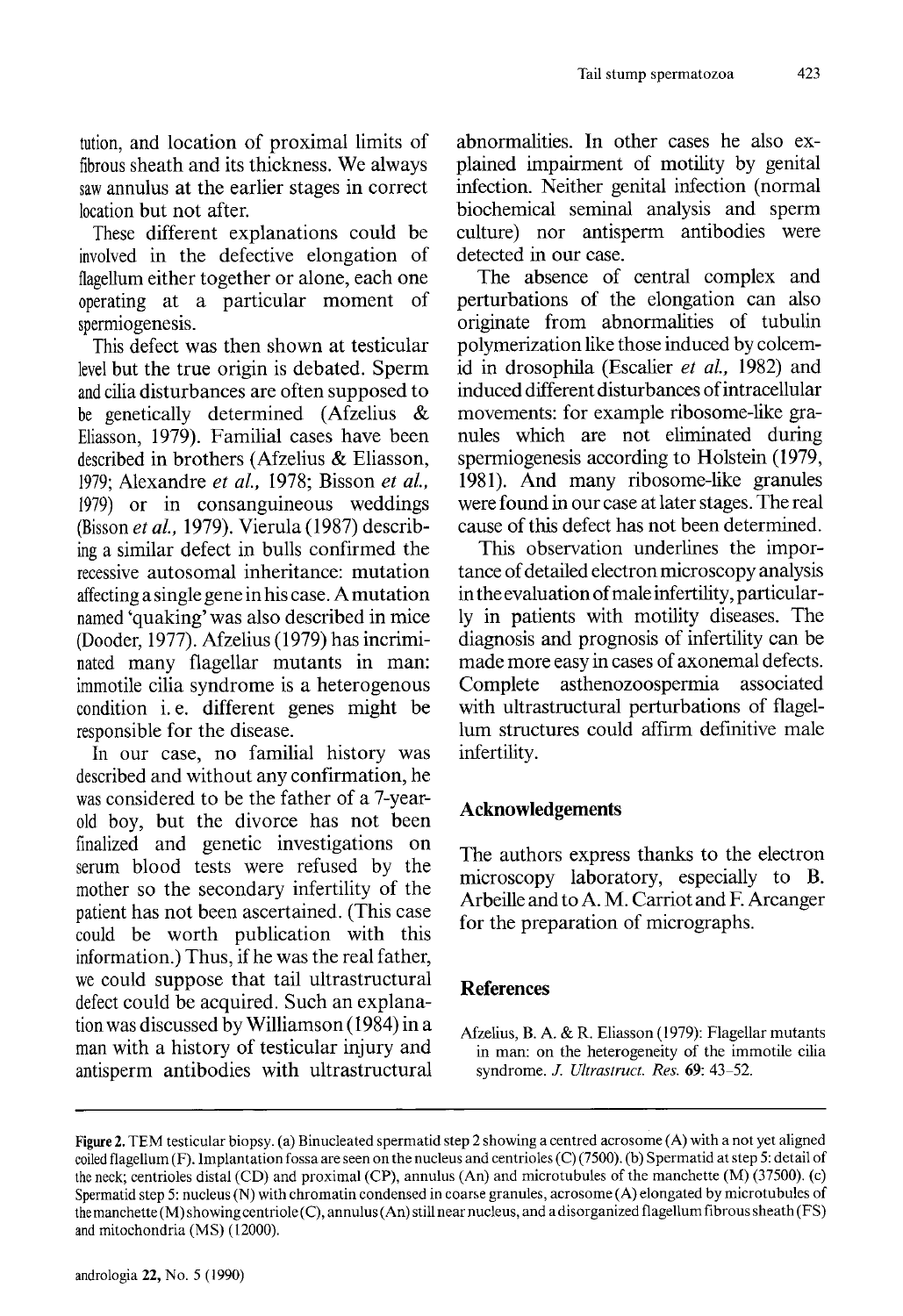